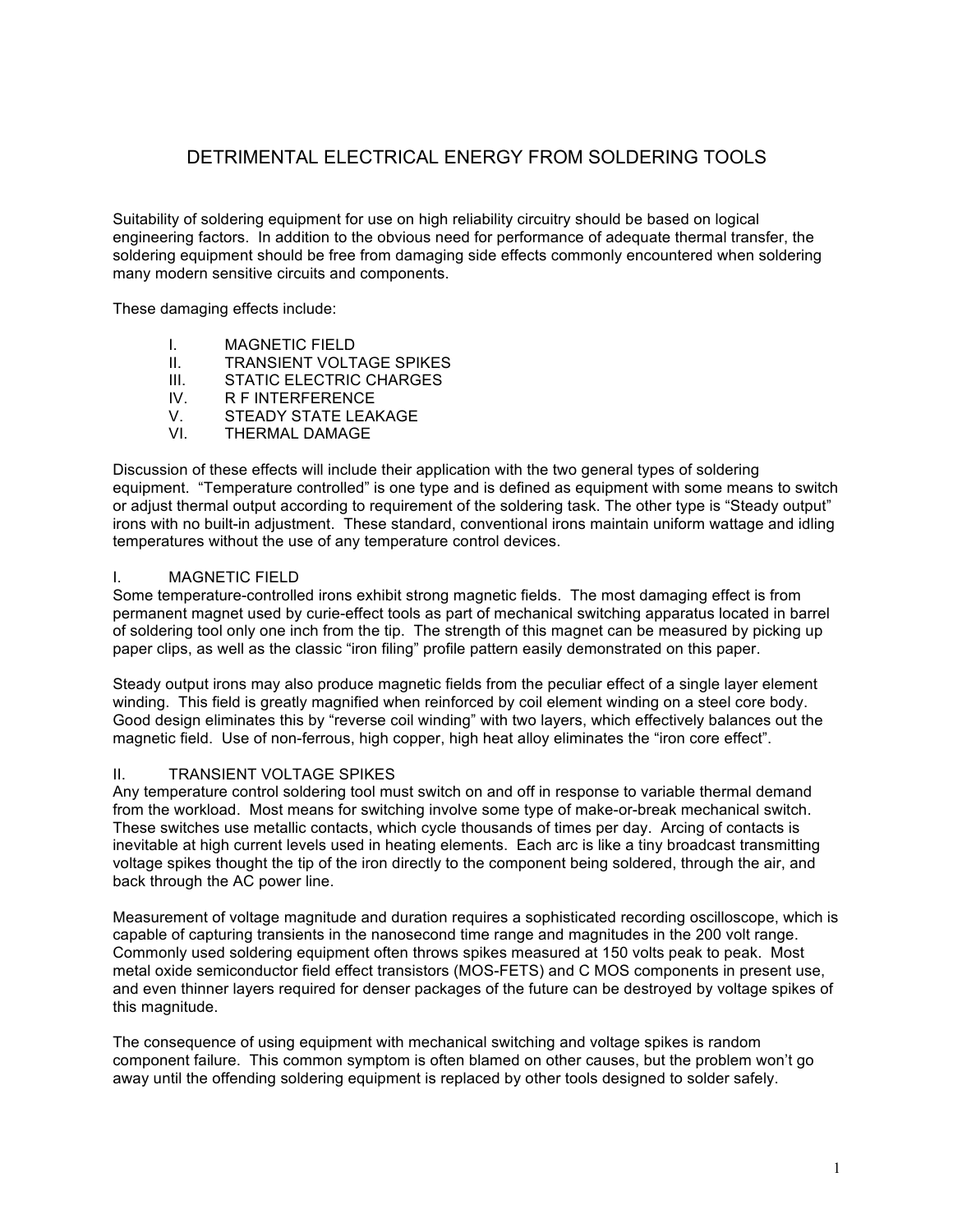## III. STATIC ELECTRIC CHARGES

Static charges are present in varying degrees in all insulating materials, including the human body. They are generated by friction between surfaces such as leather shoes on a rug, a comb run through dry hair or even nylon clothing against the skin. Much documentation has been written about means to prevent transmission of these static charges from the body or from loading and handling equipment to static sensitive components.

Elimination of static damage through steady output or temperature controlled soldering tools is accomplished very simply by means of grounding the iron with a three-conductor cord and plug. Such a method of grounding all metallic parts of the soldering tool, and especially the tip, does effectively "drainoff" any static charge before it has time to accumulate to a level where it may become damaging.

Static electric charges, which can be damaging to components, are built up in certain types of steady output soldering tools with ceramic encased elements. In this design the soldering tip is electrically isolated from other metallic parts of the tool. Any static charges present in the tip will be transferred directly to the component. These irons are made in two-wire design only, as there is no easy way to ground the tip or to attach a three-wire cord and plug. This is the only type of soldering tool where static charges can cause damage.

## IV. R F INTERFERENCE

This type of electrical energy is produced as an undesirable side effect from transformers and arcing of contacts on mechanical switches. Sensitive panel instruments nearby the soldering work place may suffer deflection of normal readings or permanent damage if inductive fields are used in their design.

Most temperature-controlled stations cause RF Interference from unshielded transformers in thermoplastic housings. Arcing of switches commonly causes RFI also.

Prevention of RFI is accomplished by shielding transformer inductive field within a suitable metal housing. Zero voltage switching eliminates all mechanical arcing problems.

RFI may be detected by several means. The simplest way is to "de-tune" a pocket radio placed on the bench within a few feet of the soldering station. The level of noise created each time the unit switches indicates frequency and intensity of damaging RF energy.

## V. STEADY STATE LEAKAGE

Steady state leakage is generated in the element of any efficient tool with a heating element. This occurs in temperature controlled, as well as steady output irons. This is the voltage leakage transferred through the element insulating material to the grounded tip and other metal parts, and is generally at a higher level when the tool is at full operating temperature. Friction fit or screw threads will develop high resistance oxide layers due to long time at high soldering temperatures. Ungrounded tools, or those with grounding design, which will degrade over extended duty cycling, will introduce levels of steady state leakage of 10 to 20 volts peak to peak and component damage may easily occur at these levels.

There is a technique for positive certified method of grounding both element and soldering tip with a welded ground strip soldered directly to the ground lead of the three-conductor cord. In this way there is assurance that the ground connection will not degrade from oxidation of surfaces or loosening of threads throughout the useful life of the soldering tool. Measurements show in the microvolt range (10 –6 volts) peak to peak between a properly equipped tool and ground. This value is far below damaging level of steady state leakage to any voltage sensitive component.

### VI. THERMAL DAMAGE

Poor heat control, either too high or too low, can ruin components and also cause solder joint failure.